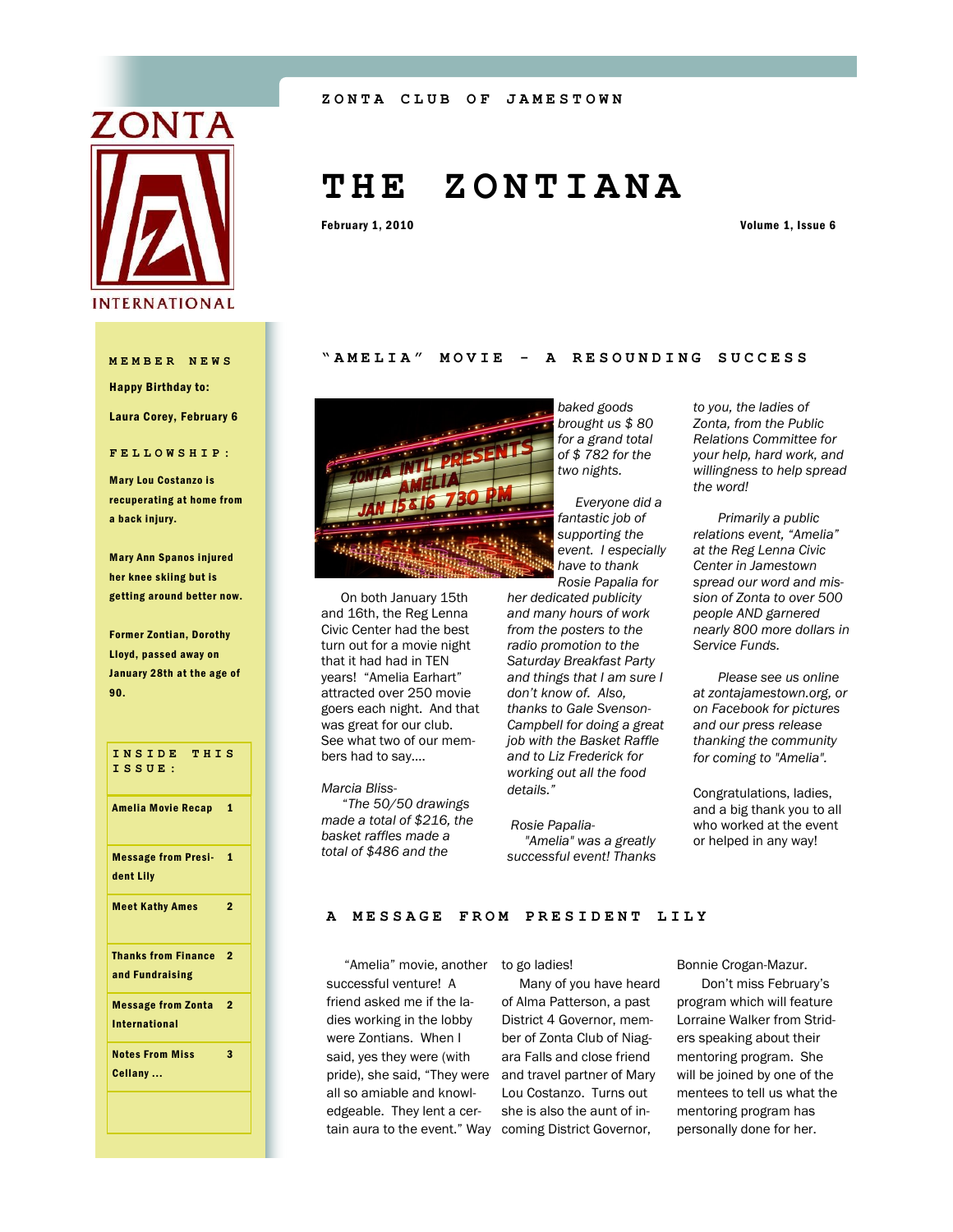#### **MEET NEW MEMBER, KATHY AMES**

 Kathy was born in Bradford, PA and was raised in Mayville. She graduated with honors from Mayville Central School and attended SUNY Fredonia where she earned her BS in Medical Technology. While at Fredonia, Kathy worked with her fellow MT classmates to form the Medical Technology Society. Upon graduation, Kathy was honored by being named Medical Technology Student of the Year.

 Following graduation Kathy performed an internship at the Medical College of Pennsylvania in Philadelphia, PA. At the completion of her internship, she was named Student of the Year and

earned her American Society of Clinical Pathologists Certification.

 Kathy has held various positions in the biomedical industry including Quality Control Technologist and Manufacturing Supervisor. She has also worked in various clinical laboratory settings as both a Medical Technologist and most recently as the Laboratory Manager at Westfield Memorial Hospital. Kathy has also taught both credit and noncredit business and computer courses at Jamestown Community College.

 Currently, Kathy serves as a Quality Assurance Analyst

for Trinity Biotech in Jamestown. She still assists with projects at WMH and is also teaching noncredit courses at JCC.

 Kathy resides in Mayville with her husband, Chris, and son Derrek. Chris is employed as a Senior Project Manager for Building Controls and Services in Falconer, while Derrek is a Junior at Fredonia State majoring in Psychology. In her spare time Kathy enjoys traveling, shopping, and spending time with family and friends.

 We are very pleased to welcome Kathy to our club.



#### THANKS FROM FINANCE AND FUNDRAISING

 We would like to thank our top sellers of Zonta Calendars of Cash for this year. The top three teams for this year are: Sandra Lewis and Barb Slumsky who sold 110 calendars, next is Nadia Geleil and Marcia Bliss who sold 106 calendars, and in third place was Marsha Anderson and Verla Bly with 67 calendars sold. Congratulations to them!!

 We sold a total of 771 calendars this year which is fantastic. Pat

Staniszewski (Fran's sister in Lackawanna) helped us by selling 77 calendars. She was our overall highest seller! The following Zontians were the next highest sellers with the amounts after the names: Barb Slumsky (63), Marcia Bliss (62), Verla Bly (55), Sandra Lewis (47), Nadia Geleil (44), Mary Ann Spanos (30), Anne Rizzo (29), Betty Lou Blixt (29), Ann Powers (25), Paula Falvey (24), Lily Olson (22) and

Mary Lou Costanzo (20). These 13 Zontians (including Pat) sold 527 calendars!!!

 It has been a great year in fundraising and we have just one event left which will be another Bon-Ton Community Day on February 27th.

 Thanks again for all your support this year. It truly is a team effort that makes the difference.

*Your Finance and Fundraising Committee*

Dinner Cancelation Reminder: If you know you can't attend a meeting, please remember to cancel your dinner by calling Ann Powers by noon on the Monday prior. You must pay for any uncancelled meals. If you didn't cancel in time, you can stop by the Marvin House to pick up your dinner to go.

**A MESSAGE FROM ZONTA INTERNATIONAL** 

 Recruiting and retaining new members is a top priority for Zonta International, and we need your support. We are calling on each and every Zontian to introduce a prospective new member to Zonta International. Show your competitive

spirit! Successfully recruit two or more new members between 1 September 2009 and 31 March 2010, and you will receive special recognition at the 2010 Interna-

tional Convention in San Antonio. Already have some-

one in mind? Use the

online [Prospective Mem](http://www.zonta.org/site/Survey?SURVEY_ID=2960&ACTION_REQUIRED=URI_ACTION_USER_REQUESTS)[ber Referral Form](http://www.zonta.org/site/Survey?SURVEY_ID=2960&ACTION_REQUIRED=URI_ACTION_USER_REQUESTS) to recommend a qualified friend, family member or colleague for Zonta membership.

 Don't hesitate – introduce someone new to Zonta International today!